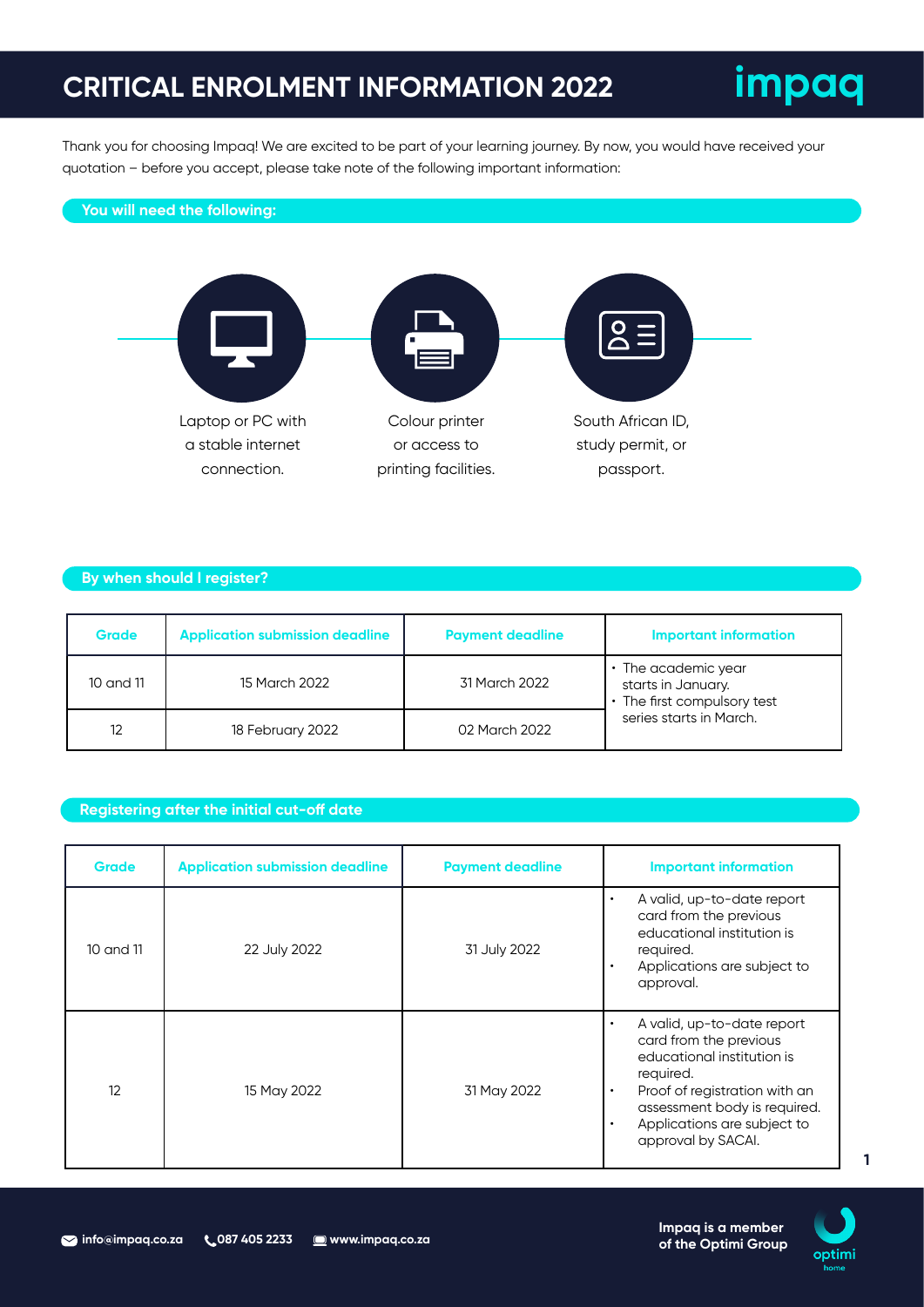#### **The registration process**

**1**

Step 1: Submit the application.

**Registering with the end-year report card**

There are two ways in which learners can register for the upcoming academic year depending on whether their end-year report card is available at the time of registration. Please see more information about the registration process below:



\*Please note: provisional approval can allow for the application to be processed and for books to be sent to the learner, but the registration will not be finalised unless the final successful report card is submitted to fet@impaq.co.za. This means that you will not be able to receive a report card for this academic year if all the documents have not been submitted. If the learner is provisionally registered, do not open the books received. Should the learner fail the year, you will have time until 31 January 2022 to cancel the provisional approval and return the books. Please refer to the cancellations and returns policy. Terms and conditions apply.

#### **Delivery information**

Books are delivered from November 2021 according to a staggered schedule. Please monitor my.Impaq for your tracking and delivery information.



**2**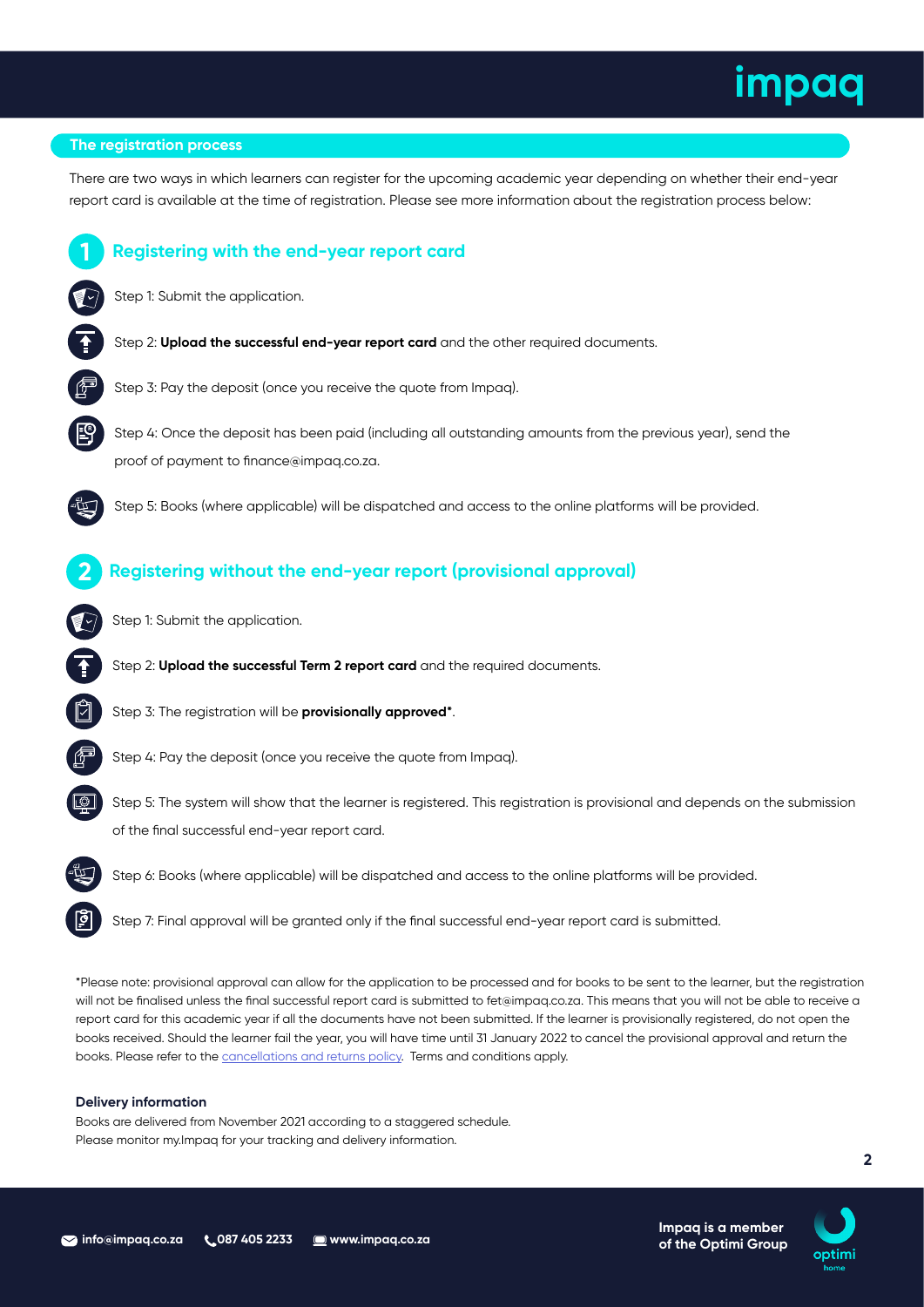#### **With which assessment body will I be registered?**

- All Grade 10 to 12 Impaq learners are registered with the South African Comprehensive Assessment Institute (SACAI), the assessment body for distance education. SACAI is quality assured by Umalusi, who issues the National Senior Certificate (NSC) to all learners who successfully complete their high school careers.
- It is important to know that even though the DBE and IEB are both assessment bodies that are also accredited by Umalusi, SACAI does not always follow the same calendar as the other assessment bodies or make the same changes to the curriculum.
- Registration with Impaq and SACAI means that you are enrolling for distance education.

#### **Can I register with Impaq if I did not previously follow the CAPS curriculum?**

- Yes, but if you want to register with Impaq for Grade 11, you may be required to write an entrance examination.
- A certificate from the South African Qualifications Authority (SAQA) is required to qualify for the entrance examination, confirming the equivalency of the report from the previous institution.

#### **Will I be able to change subjects?**

You need a minimum of seven (7) subjects to successfully pass your Grade 10, 11, and 12 years. You can change a subject, but the changes are subject to approval.

| <b>Grade</b> | <b>Maximum</b><br>changes | <b>Application deadline</b> | <b>Payment deadline*</b> | <b>Important information</b>                                                                   |
|--------------|---------------------------|-----------------------------|--------------------------|------------------------------------------------------------------------------------------------|
| 10           | 2                         | 8 July 2022                 | 19 July 2022             | Subject to approval.<br>No subject changes will be approved<br>during the June examination.    |
| 11           | $\mathcal{P}$             | 21 February 2022            | 28 February 2022         |                                                                                                |
| 12           |                           | 21 January 2022             | 31 January 2022          | Subject to approval. Subject<br>changes will only be approved in<br>exceptional circumstances. |

Changing the language of instruction, for example, from CAT to RTT, will not be considered a subject change but rather a language change. Additional costs may apply. Direct any queries to fet@impaq.co.za before applying for a subject change.

\*Please note: if the new subject is not registered and paid for after the change was made, the learner will not have the required number of subjects to pass the grade.

#### **What should I know before considering a subject change?**

Familiarise yourself with the requirements for each subject before considering a change. You may request the subject requirements document from info@impaq.co.za.

For a subject change not to affect your school-based assessment (SBA) mark, you must have complied with all requirements of the subject that is being cancelled before the change can be made, and you will need to comply with these requirements for the new subject from the date that the subject change is made.

In addition to standard subject changes, a change from any subject on the left to the corresponding subject on the right is also seen as a subject change:

Afrikaans Huistaal English First Additional Language **Mathematics** Consumer Studies



Afrikaans Eerste Addisionele Taal English Home Language Mathematical Literacy Hospitality Studies



**3**

**of the Optimi Group**

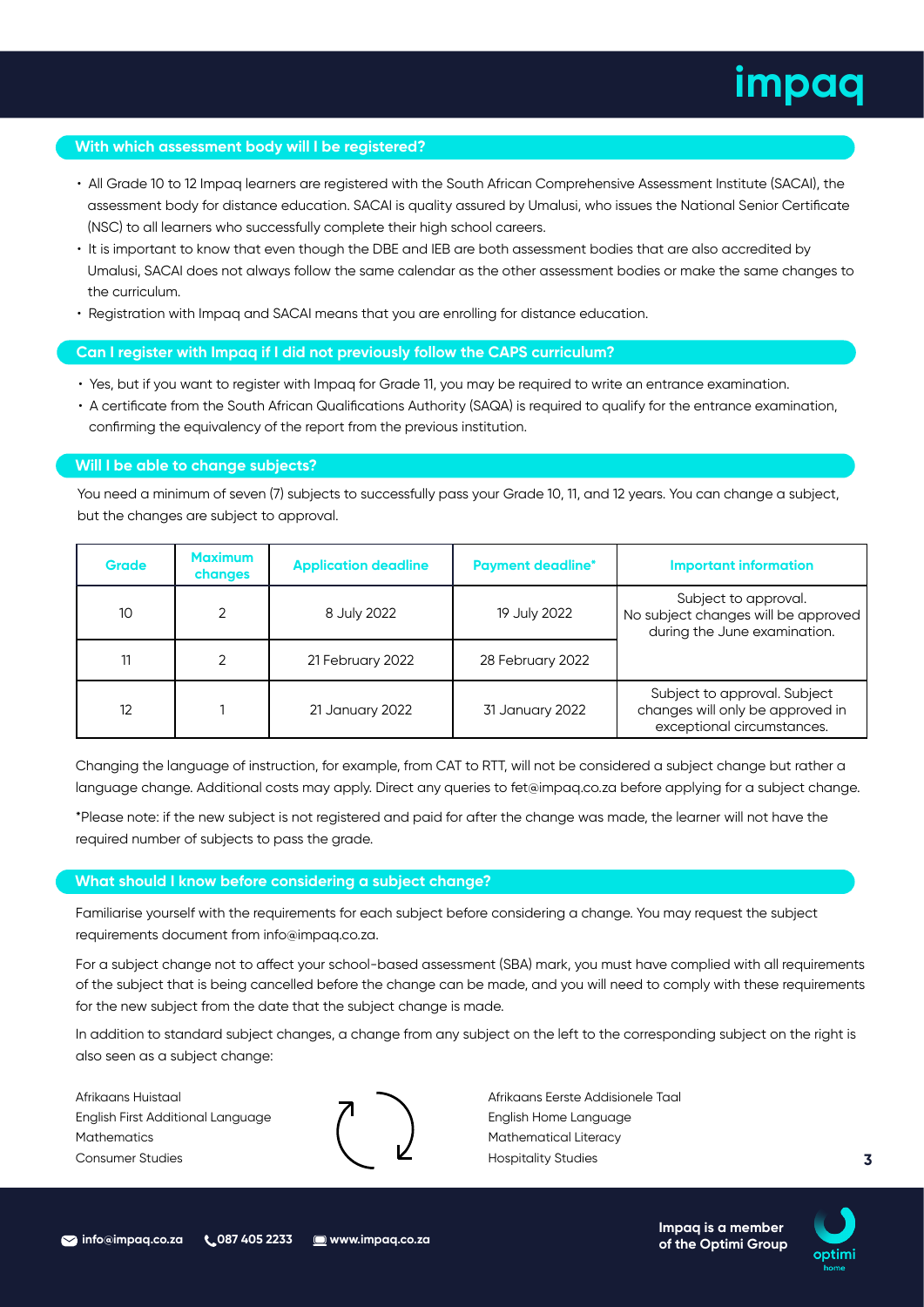#### **What if I want to take more than seven subjects?**

- If you would like to take more than the seven (7) required subjects, you must complete all the required work (including portfolio work) from Grade 10. Only two (2) additional subjects are permitted.
- You may not register for an additional subject for the first time in Grade 11 or 12.
- If you have already sat for the National Senior Certificate examination (Grade 12), two additional subjects are allowed. The Grade 10 and 11 materials for the subjects must be acquired and worked through to provide the learner with an understanding of each subject's fundamental principles. Only Grade 12 assessments and SBA components need to be completed.

#### **What do I need to know about tests and examinations?**

#### **Follow the timetables**

• All Grade 10 and 11 tests and examinations, as well as Grade 12 tests, June, and preliminary examinations, must be written according to the timetables that Impaq provides.

#### **You need an Impaq-approved invigilator for all tests and examinations, excluding the final Grade 12 NSC examination:**

- It is the responsibility of the parent/guardian to appoint an invigilator.
- The rules and regulations for tests and examinations must be strictly followed.
- Any deviation may lead to the learner receiving a zero (0) mark.

**Only invigilators will be able to download the questions papers** from my.Impaq when they are made available.

Invigilators **must have computer access** (not an iPad/tablet) with internet connectivity and printing facilities.

> Printing question papers

**Invigilators must ensure that tests and examinations take place as scheduled** on the timetable. **Answer sheets must reach Impaq by the given deadline(s).**

Download question papers PC, internet and printing<br>access CAT and IT Checking completion of answer sheets Timetables and submission

**Invigilators are responsible for printing question papers** according to the test or examination requirements (some papers need to be printed on A3 or in colour). If the invigilator does not have a printer, external printing facilities may be used.

**Invigilators must ensure that answer sheets are complete** before being submitted to Impaq.

When invigilating **CAT or IT**, invigilators need to be able to **copy the files to a USB or flash drive**.



**4**

**of the Optimi Group**